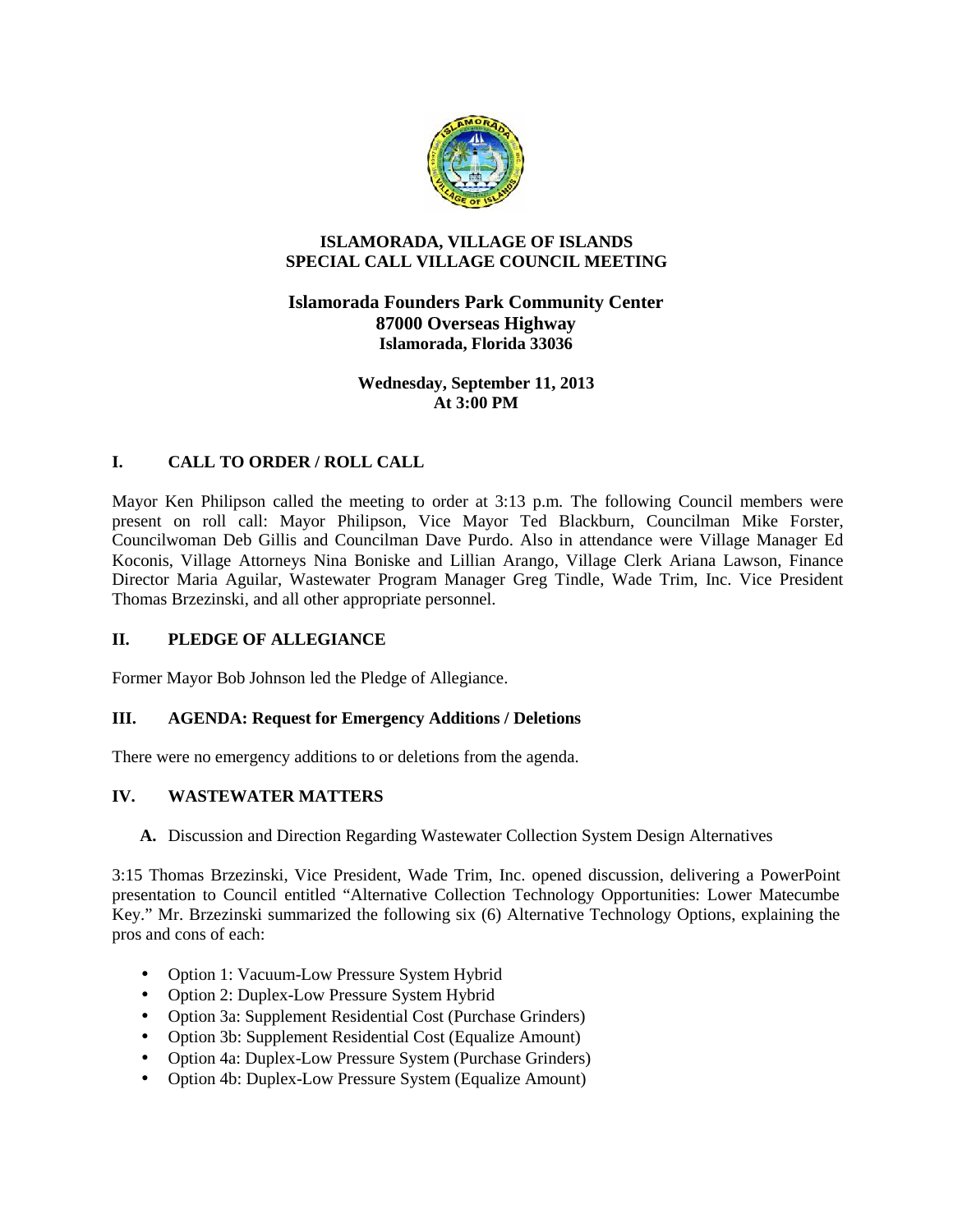Vice Mayor Ted Blackburn and Councilwoman Deb Gillis inquired as to the difference between Options 3a & 3b, to which Mr. Brzezinski explained that due to differences in property size and connection run lengths, equalization would not result in every resident paying the same amount or receiving the same amount of subsidization. Councilman Forster suggested giving another \$2,500 per connection for future grinder pump maintenance costs, brining the total capital cost to \$6.2M. Council discussion ensued. Councilwoman Gillis questioned the effectiveness of such a stipend in situations wherein the property owner sold the property and the next owner had to replace the grinder pump shortly thereafter. She expressed interest in the Duplex-Low Pressure Systems (Options 4a and 4b). Council agreed that the right-of-way issue was too great of a barrier to the feasibility of Duplex-Low Pressure Systems, and clarified for the public that the proposed \$3,500 and \$10,000 figures are talking estimates and not absolutes.

### **B.** Additional Wastewater Matters

No additional wastewater matters were discussed.

# **V. PUBLIC COMMENT**

Mayor Ken Philipson opened public comment.

Hank Paurowski, Islamorada, questioned why grinder pumps must be installed on private property rather than on public property serviced by the Village.

John Cooper, Islamorada, questioned why easements cannot be sought on Venetian Shores roadways determined to be private. Vice Mayor Ted Blackburn responded that most Venetian Shores roads are public. Councilman Mike Forster noted that the Village just held an executive session in the matter.

Fay C. Hamblen, Plantation Key, questioned how elderly citizens can cope with wastewater costs. Mayor Ken Philipson advised Ms. Hamblen that the Workforce Affordable Housing Committee is investigating possibilities for assisting low-income and senior citizens with wastewater costs.

David Zander, Islamorada, expressed satisfaction with the workshop dialogue thus far.

Lou Ann Buschlen, 886 Old Hwy, Plantation Key, expressed concern over missing the opportunity to make changes to the wastewater collection design for her property.

Randy Bell, Water Resource Technologies, Marathon, encouraged the public not to fear grinder pumps technology.

David Makepeace, Islamorada, commended Council on their efforts toward equalizing wastewater costs and suggested Council consider Option 4b, compensating property owners only for installation of the system itself and crediting operations and maintenance costs over time.

Tom Woods, Ocean Lane, Lower Matecumbe Key, commended Council on their efforts and spoke in support of equalization and subsidizing grinder pump costs.

> *Minutes of Special Call Village Council Meeting (Wastewater Collection System Design Alternatives) September 11, 2013*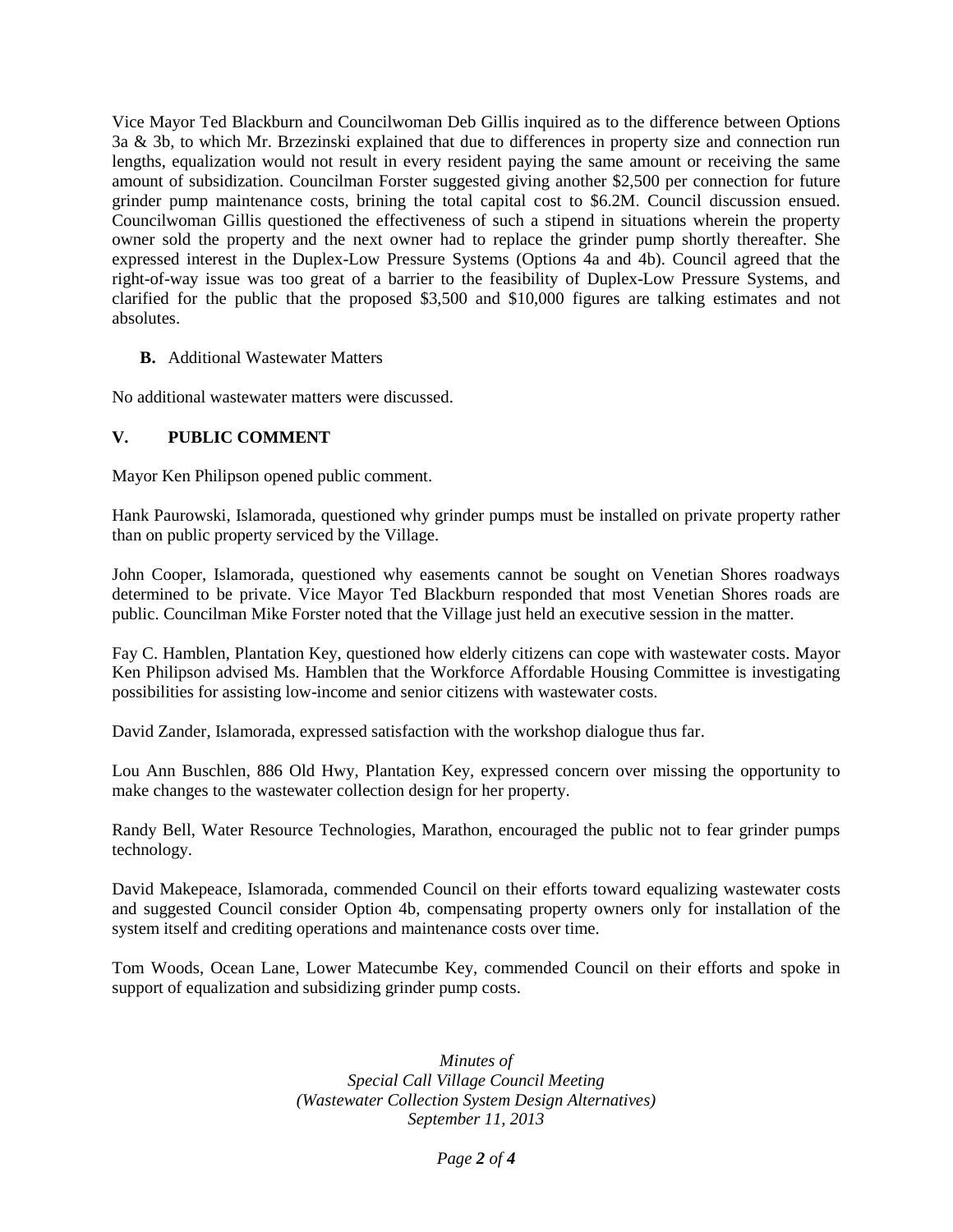Bob Johnson, Islamorada, opined that too much information had been presented during this Special Call Meeting and that the full cost of grinder pump installation and maintenance should be paid by the Village.

Brad Dougherty. Lower Matecumbe Key, stated that he would like to have seen long-term cost projections associated with each of the Alternative Options presented. Mr. Dougherty advocated the use of a vacuum system rather than a low-pressure system, and suggested pressuring the Florida Department of Transportation via State legislators with regard to wastewater issues in the rights-of-way.

Joe Robinson, Islamorada, commended Council's efforts toward equalization, and criticized a letter on the subject purportedly circulated by former Councilmember Chris Sante. Mr. Robinson expressed his appreciation for Councilwoman Deb Gillis' comments regarding the benefit of stipends to future property owners; opined that the Village should pay for grinder pump installation and maintenance; and noted that Mr. Bell's earlier public comment regarding grinder pumps was biased by his profession.

Larry Barr, North Plantation Key, questioned the costs presented, and inquired about future wastewater assessments and the status of the Mayfield Grant. Mayor Philipson stated that no additional wastewater assessments are currently planned. Council advised the public that the State has made \$20 million available to the Village through the Mayfield Grant, via the Florida Department of Environmental Protection.

Sue Miller, Islamorada, referenced Reynolds Water Islamorada's original bid package and noted that Council chose at the time of contract negotiation to save \$7.5 million by not installing grinder pumps throughout the Village.

Mayor Philipson closed public comment.

### **VI. MOTIONS**

No motions were made.

### **VII. MAYOR / COUNCIL COMMUNICATIONS**

Council agreed to select a date certain at the September 12, 2013 Regular Village Council Meeting to hold another Workshop or Special Call Meeting to continue the discussion at hand.

### **VIII. VILLAGE ATTORNEY / VILLAGE MANAGER COMMUNICATIONS**

There were no Village Attorney or Village Manager communications.

### **IX. ADJOURNMENT**

Councilman Dave Purdo made a motion to adjourn. Councilman Mike Forster seconded the motion. Council voted all in favor. The meeting adjourned at 4:45 pm.

> *Minutes of Special Call Village Council Meeting (Wastewater Collection System Design Alternatives) September 11, 2013*